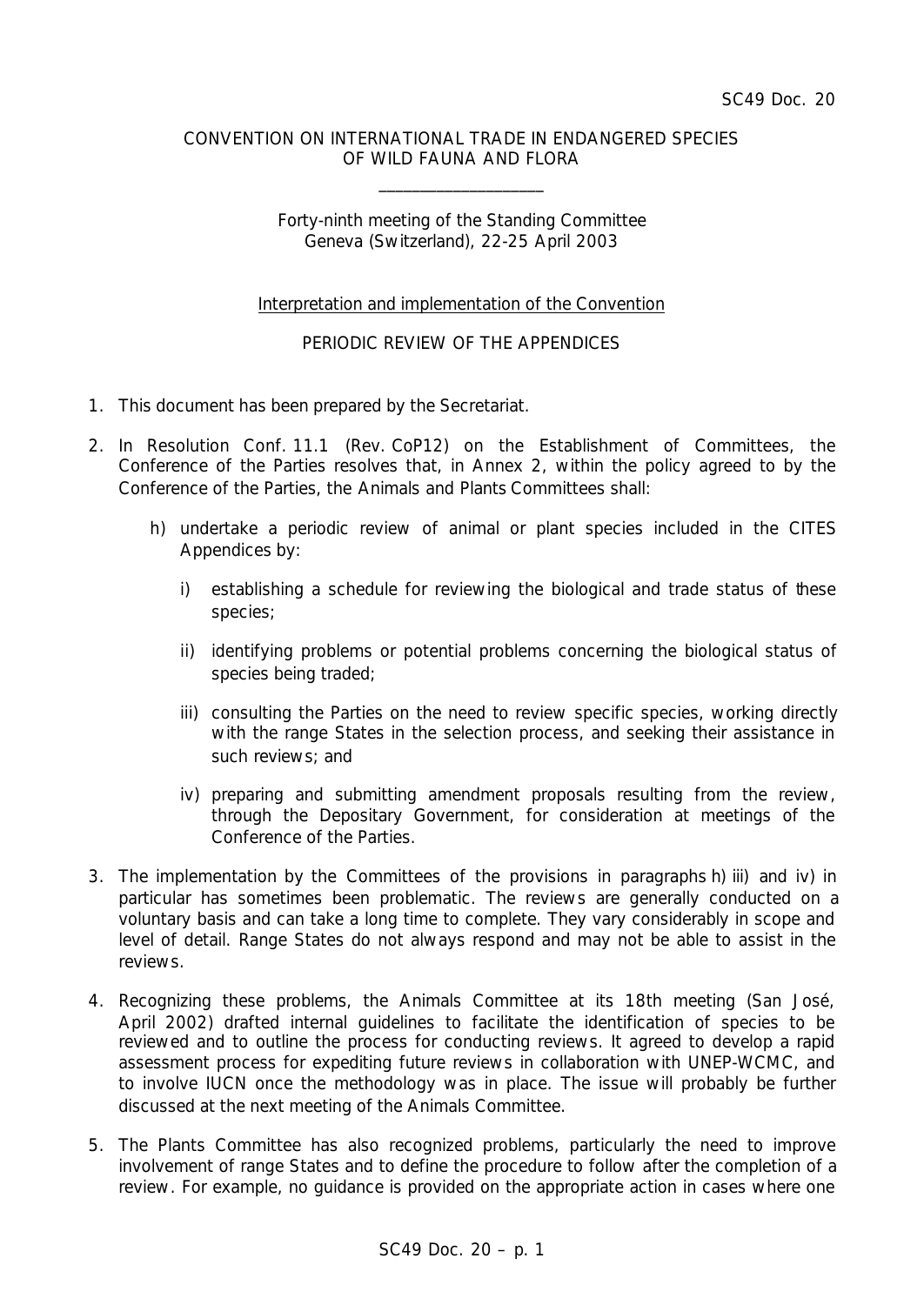or more, or all of the range States of a species oppose a proposal resulting from a review by the Animals or Plants Committee. The Plants Committee has noted that, in cases where the results of a review indicate that it would be desirable to amend the Appendices, ideally one or more range States of the taxon concerned would prepare and submit a proposal to do so – although Resolution Conf. 11.1 (Rev. CoP12) states that the Depositary Government should submit the proposal.

6. This issue was touched on in the report of the Chairman of the Plants Committee for the 12th meeting of the Conference of the Parties (CoP12 Doc. 10.2). The recommendation of the Committee on this issue was adopted and became Decision 12.96, directed to the Standing Committee, as follows:

*The Standing Committee shall develop mechanisms to obtain greater involvement of the range States in the periodic review of the Appendices and provide guidance to reach a clear recommendation after the completion of the review.*

7. The Secretariat believes that what is required is a transparent review process based on the provisions in Resolution Conf. 11.1 (Rev. CoP12), and improved collaboration between range States of species under review, members of the Committees and the Depositary Government. It notes that the Animals and Plants Committees have both formulated suggestions in this regard.

## Recommendations

- 8. The Secretariat suggests that the following procedure be followed in order to implement this element of the terms of reference of the Animals and Plants Committees.
	- a) The Animals and Plants Committees should share their experience regarding the undertaking of periodic reviews of species included in the Appendices (including the process, the format and output) and establish a schedule for the periodic review of the Appendices, listing the species they propose to review during the next two intersessional periods between meetings of the Conference of the Parties.
	- b) The Secretariat should send a copy of this list to all Parties requesting that range States of the species send their comments on the need to review these species to the Secretariat, to relay to the members of the Committee concerned.
	- c) Taking these comments into account, the Animals and Plants Committees should finalize the selection of the species to be reviewed. They should conduct or organize the reviews, seeking information from the range States. A draft of each review (in an agreed format) should be provided to the range States for comment before it is considered final.
	- d) In cases where a review indicates, and the Committee agrees, that it would be appropriate to transfer a species from one Appendix to another, or to delete a species from Appendix II, the Committee should, in consultation with the range States, prepare (or arrange the preparation of) a proposal to amend the Appendices.
	- e) The Committee (or the Secretariat on behalf of the Committee), should provide copies to the range States and request that one or more should submit the proposal for consideration at the following meeting of the Conference of the Parties.